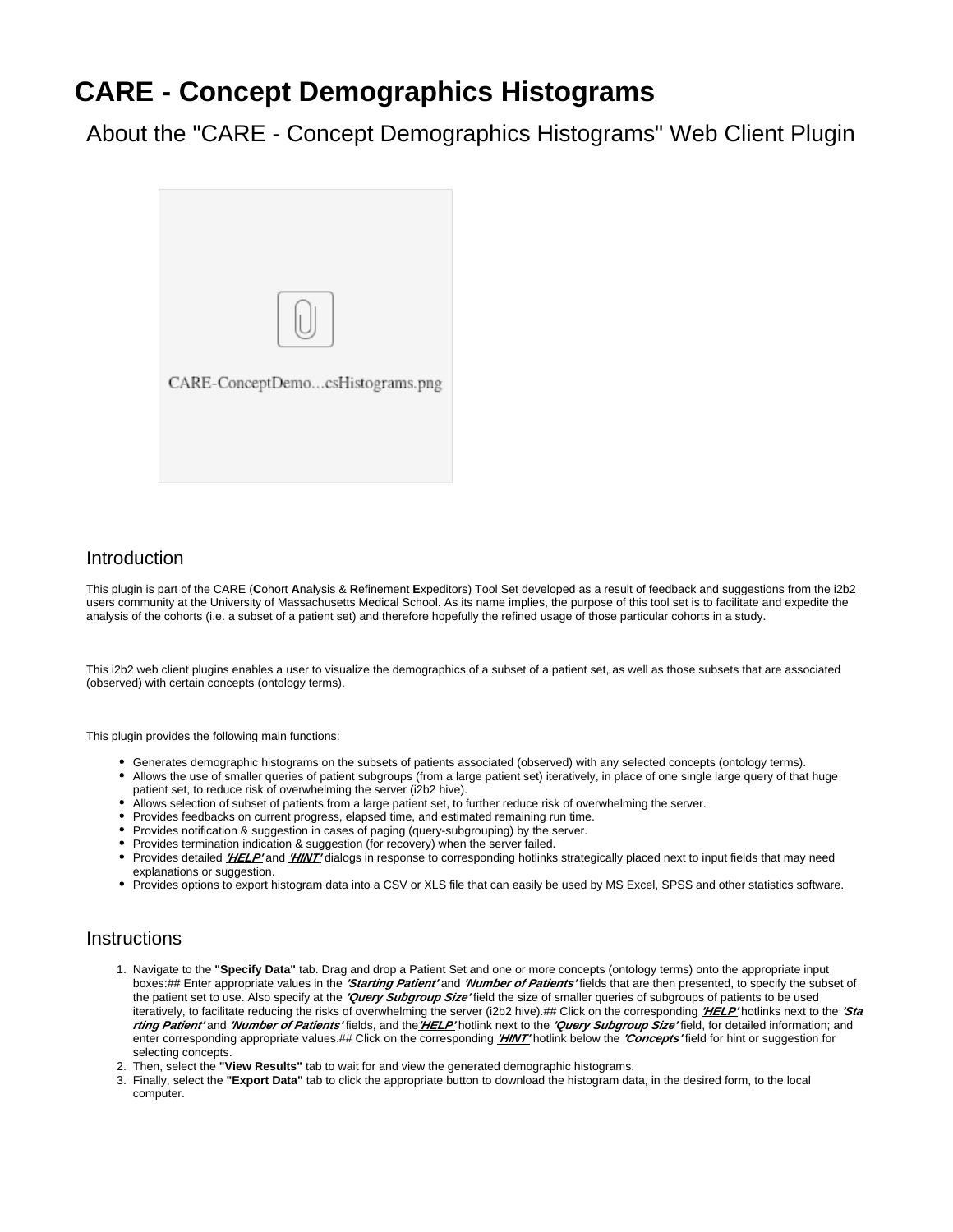

### Result Example



# **Caveats**

- 1. Since it is possible for the server (i2b2 hive) to take a long time to provide all the data requested, this plugin provides occasional updates of 'El apsed time' and 'estimated remaining run time', etc. displays while the data are being fetched. These displayed values are at best rough estimates based on occasional data coming back from the server. In the case of zero **'Query Subgroup Size'** selected (i.e. no querysubgrouping), then there would be no data coming back from the server until either of the following situations:
	- a. The whole, single, query is done.
	- b. The server itself started paging (i.e. query-subgrouping), and the result of the 1<sup>st</sup> of such paged subqueries just arrived.
- c. The server got overwhelmed by all the excessive data and failed, returning an 'error'. 2. In any of these cases above, the updates of *'Elapsed time'* and *'estimated remaining run time'* will be quite infrequent, as updates from the server (i2b2 hive) will most likely take a long time, and far and few in-between, if any.
- 3. This plugin also tries to provide updates on the current subgroup the server (i2b2 hive) is fetching. However, in the cases when the server (i2b2 hive) itself started paging (i.e. query-subgrouping), then the current subgroup # being fetched may exceed the original stated total number of subgroups.
- 4. The exact behaviors of exporting data in the desired files will be different among the various browsers (Firefox, Chrome, Internet Explorer, Safari, and Opera). Most of these browsers will present options between saving and just opening the exported file; while certain browsers, like Internet Explorer, may also open up a new blank tab page along with the export action.

# Compatibility Information